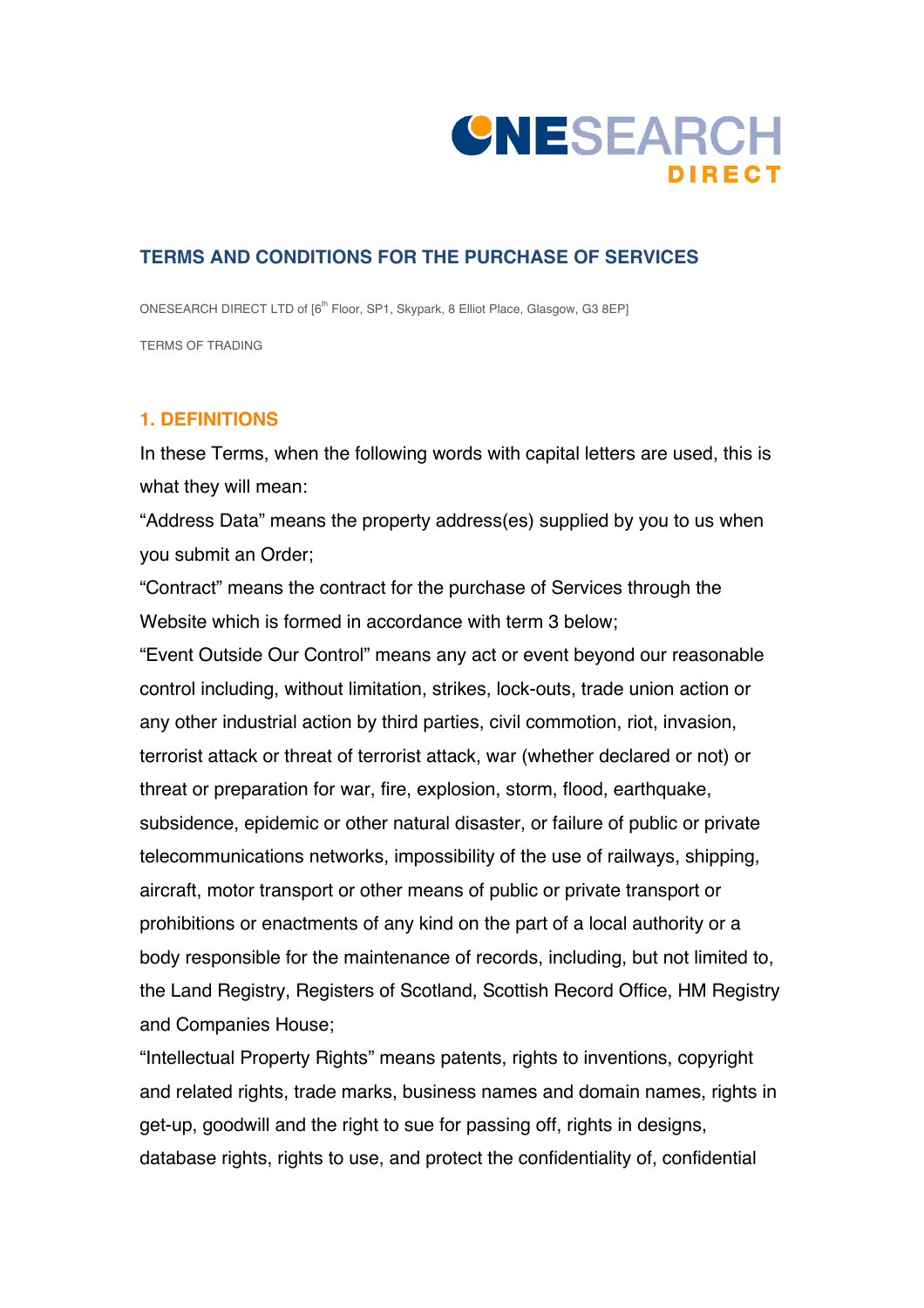information (including know-how), and all other intellectual property rights, in each case whether registered or unregistered and including all applications and rights to apply for and be granted, renewals or extensions of, and rights to claim priority from, such rights and all similar or equivalent rights or forms of protection which subsist or will subsist now or in the future in any part of the world;

"Order" means an order for the purchase of Services which you submit to us through the Website using our online ordering system, through a system integration or by email;

"Services" means any property search and / or title search or other relates services which we make available for purchase through the Website; "Terms" means these terms and conditions of purchase; and "Third Party Materials" means any report, search, data, information or materials acquired by OneSearch from third parties to be provided to you in connection with the Services from time to time.

#### **2. PLACING AN ORDER**

2.1. When you order any Services through the Website, through a system integration or by email, these Terms will apply to that Order. By placing an Order by email or through a system integration you are confirming that you accept these Terms. If you do not accept the Terms, then you will not be able to order any Services.

2.2. If we accept your Order, these Terms will form the basis of the Contract between us. Please see term 3 below for more information on how the Contract between us is formed. You should print a copy of these Terms and save them for future reference.

2.3. It is your responsibility to ensure that the details of your Order are correct and accurate and that you provide us with all information relevant to your Order. Our order process allows you to check and amend any errors before submitting your Order through the Website. You should however note that we shall not be responsible for any input errors in your Order.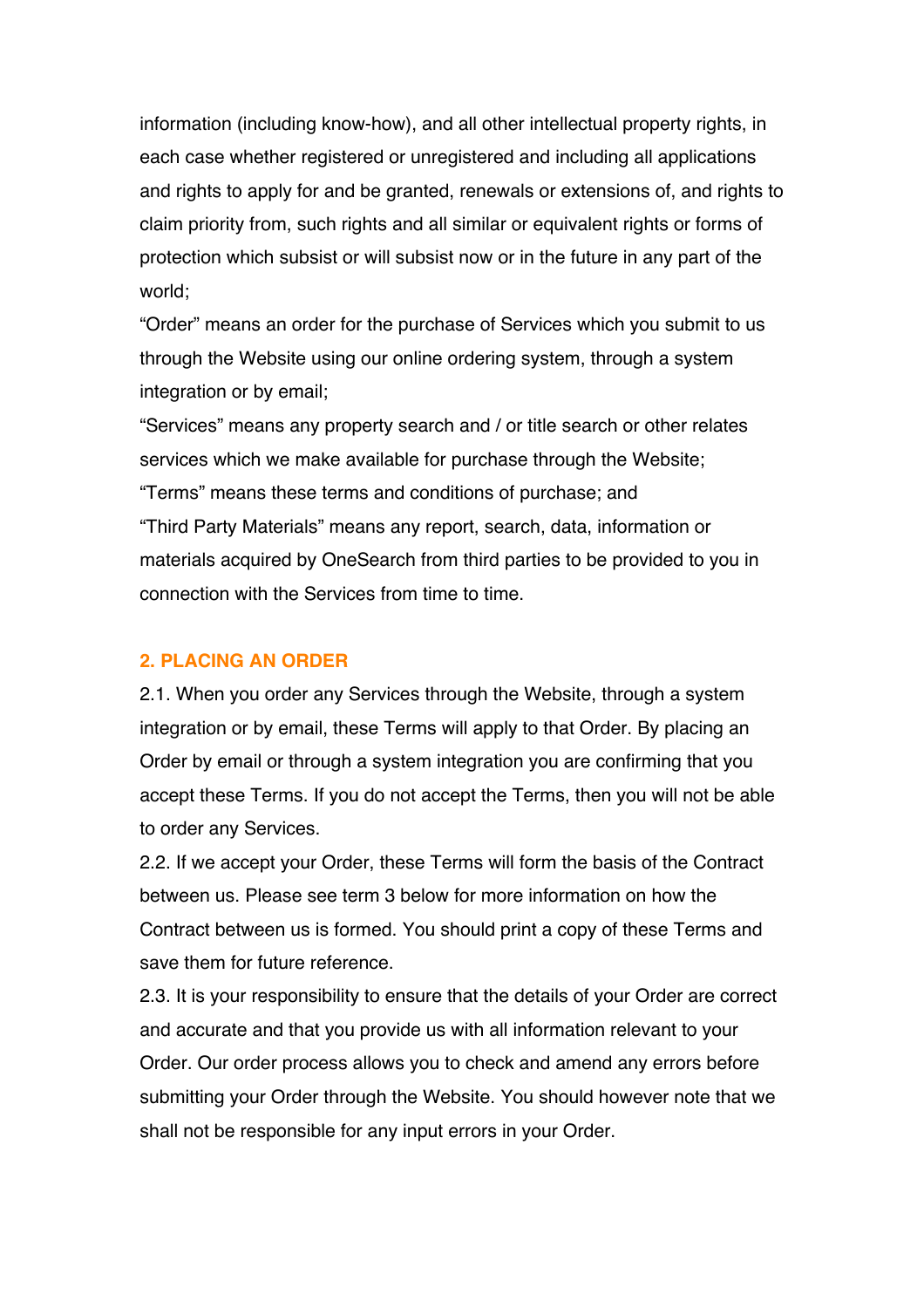# **3. HOW A CONTRACT IS FORMED BETWEEN US**

3.1. When you place an Order through the Website you are offering to buy those Services from us. We will send you a confirmation e-mail shortly after you place your Order ("Confirmation"). However, this email is simply confirming receipt of your Order and does not mean that your Order has been accepted. You should note that:-

3.1.1. we are not obliged to accept your Order; and

3.1.2. no contract exists between us for those Services at this stage.

3.2. When you place an Order by email or through a system integration you are offering to buy those Services from us.

3.3. Subject to term 3.4 we will send you an email with the Services which you requested in your Order ("Dispatch Email"). The Dispatch email is our acceptance of your offer to buy the Services from us and the Contract between us will only be formed when we send you the Dispatch Email.

3.4. All the Services shown on our Website are subject to availability. If we are unable to supply you with the Services we will inform you of this by e-mail and we will not process your Order

3.4 For the avoidance of doubt, no one other than you and OneSearch shall have any right to enforce any term of the Contract.

### **4. OUR SERVICES**

4.1. For the purpose of the Contract, the description and any specification of the Services will be set out in the Order.

4.2. We reserve the right to alter the Services or any relative specifications (whether such specifications have been submitted by you in the Order or otherwise), at any time, if we are required to do so by law. In such circumstances we shall notify you as soon as practicable by email and will not process your Order until you have confirmed that you wish us to proceed.

# **5. PROVISION OF SERVICES**

5.1. OneSearch warrants that it will provide the Services using reasonable care and skill.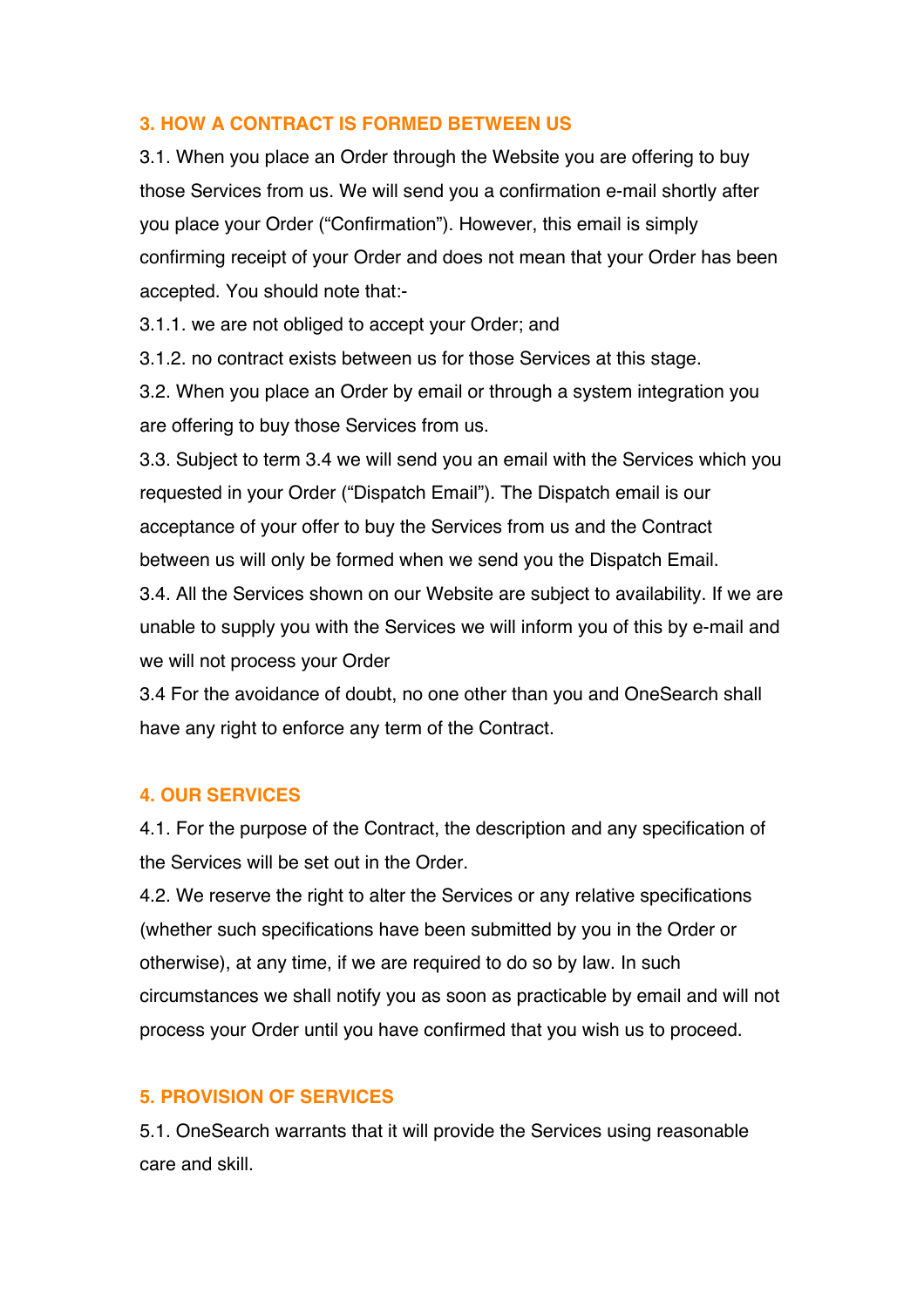5.2. OneSearch shall use all reasonable endeavours to meet any performance dates specified in the Order, but any such dates shall be estimates only and time shall not be of the essence for performance of the Services.

5.3. You confirm that you have authority to bind any business or individual on whose behalf you use the Website to purchase Services.

5.4 Services ordered by you and rendered by OneSearch are deemed to have been instructed or ordered by you and you shall be treated as the party responsible for payment for the Services, unless otherwise agreed in writing between the parties before the Order is placed.

5.5 If you are not the person undertaking the transaction in relation to the property that is the subject of the Services but are ordering the Services, directly or indirectly, for such person, you agree to ensure that a copy of any report or search provided as part of the Services is provided to such person before the said transaction is entered into.

5.6 These Terms and any document expressly referred to in them and the Order and Dispatch Email constitute the entire agreement between the parties and supersede and extinguish all previous agreements, promises, assurances, warranties, representations and understandings between both parties, whether written or oral, relating to its subject matter and any other terms and conditions implied by trade, custom, practice or course of dealing. 5.7 You acknowledge that in entering into this Contract you have not relied on any statement, representation, assurance or warranty (whether made innocently or negligently) that is not set out in these Terms, any document expressly referred to in them or the online order form.

5.8 Both parties agree that neither party shall have any claim for innocent or negligent misrepresentation or negligent misstatement based on any statement in this Contract.

5.9 In providing search reports and services OneSearch will comply with the Search Code.

### **6. SPECIFIC ONLINE OFFERS**

We may offer specific discounts on certain services from time to time. Such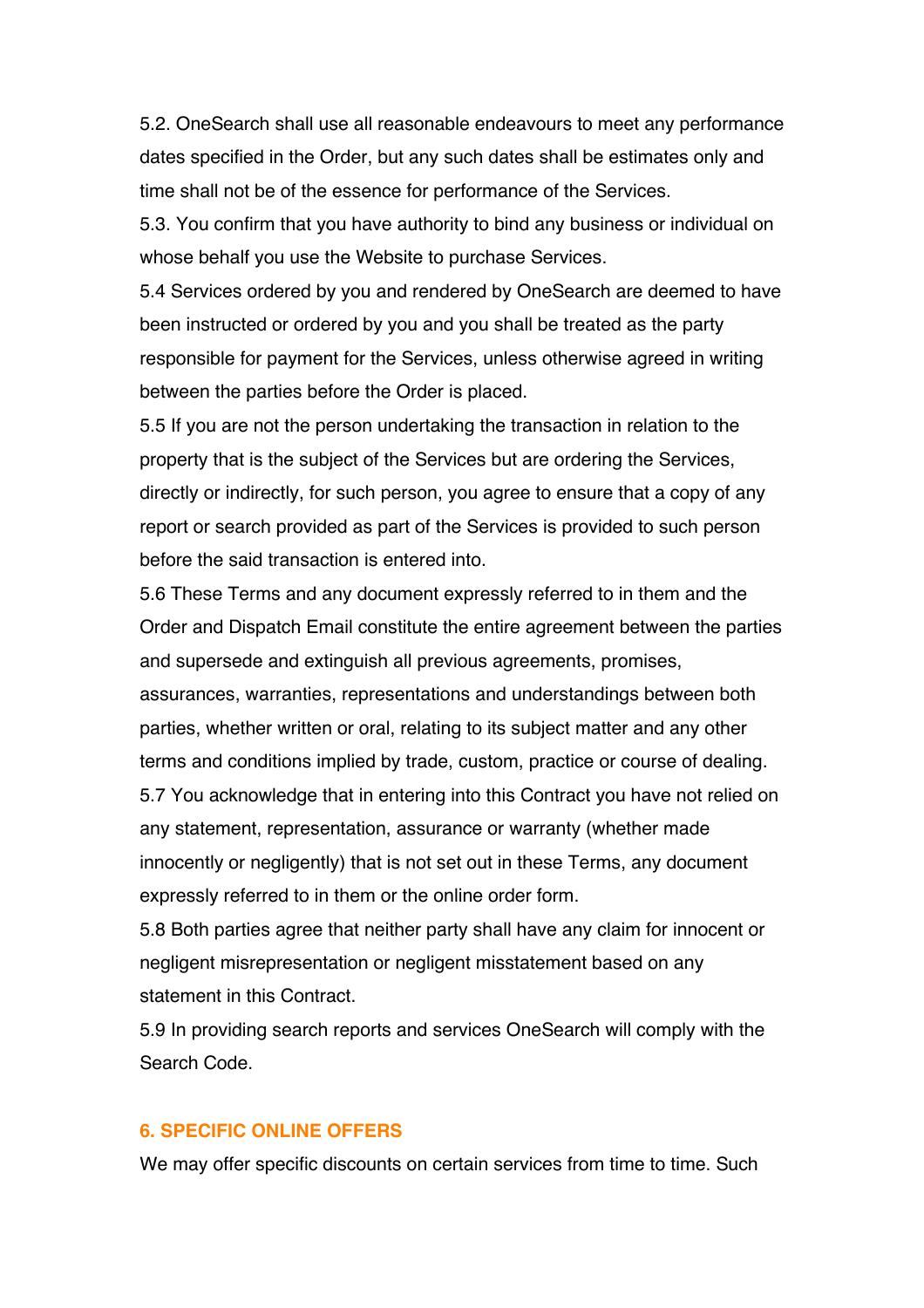discounts will be subject to the specific terms and conditions stated on the Website in respect of these offers, in addition to these Terms.

## **7. PRICE AND PAYMENT**

7.1. The prices for our services will be provided to you when you set up an account facility with us. We will do what we reasonably can to ensure that the prices provided to you are accurate and up to date, however, it is always possible that, despite our best efforts, some of the services we sell may be incorrectly priced. If we accept and process your order where a pricing error is obvious and unmistakeable and could reasonably have been recognised by you as a mispricing, we may end the contract, refund you any sums you have paid and require the return of any property search, title search or other documentation provided to you in furtherance of the Services. The prices provided to you are exclusive of VAT and any other applicable taxes (which are charged at the current rate).

7.2. We reserve the right to update the prices for the Services at any time and if we do so we will advise you by email or letter.

7.3. Unless otherwise agreed when you set up an account facility with us, our standard payment terms are 30 days from the date of invoice "the Due Date". 7.3 If payment is not made or received by the Due Date, we reserve the right to retain any reports or searches prepared for you as part of the Contract until full payment is received.

7.4 We shall be entitled to charge, and you shall pay, interest on all sums not paid by the Due Date at the rate of 4% above the Bank of Scotland plc base rate from time to time until the date upon which full payment is received. You shall pay the interest together with the overdue amount.

7.6 You may be subject to validation checks and/or third party authorisations depending on your method of payment.

# **8. CANCELLATION**

We may cancel any Contract (or any part of the Contract) for any reason, in which event we will notify you by email.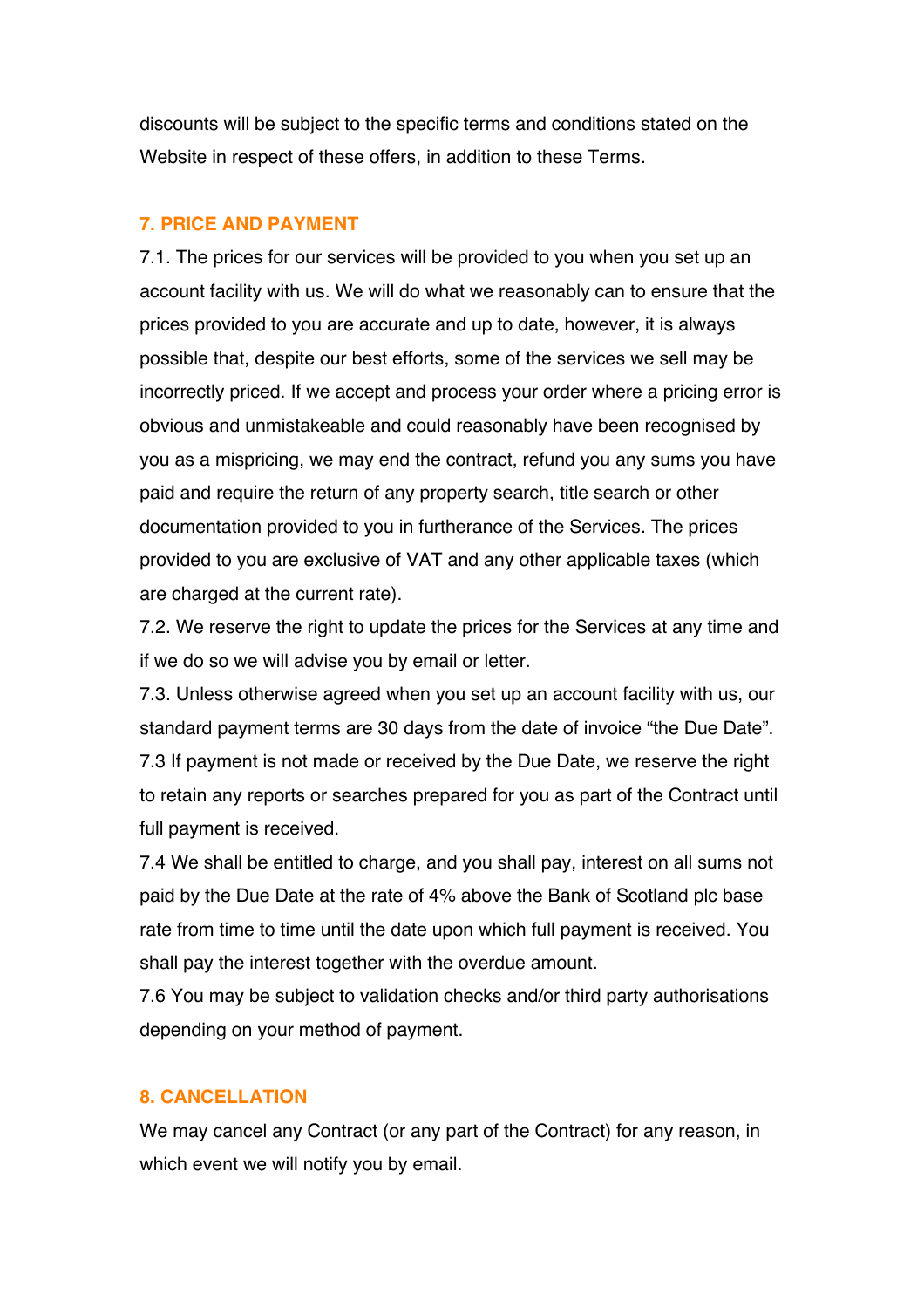# **9. OUR LIABILITY**

9.1 Nothing in these Terms limits or excludes our liability for:

9.1.1. death or personal injury caused by our negligence; and

9.1.2. fraud or fraudulent misrepresentation.

9.2. Subject to term 9.1, we will under no circumstances whatever be liable to you, whether in contract, delict (including negligence), breach of statutory duty, or otherwise, arising under or in connection with the Contract for:

9.2.1. any loss of profits, sales, business, or revenue;

9.2.2. loss or corruption of data, information or software;

9.2.3. loss of business opportunity;

9.2.4. loss of anticipated savings;

9.2.5. loss of goodwill; or

9.2.6. any indirect or consequential loss.

9.3. Subject to term 9.1 and 9.2, our total liability to you in respect of all other losses arising under or in connection with the Contract, whether in contract, delict (including negligence), breach of statutory duty, or otherwise, shall in no circumstances exceed £10 million in relation to Services provided in connection with residential and commercial properties.

9.4. Except as expressly stated in these Terms, we do not give any representation, warranties or undertakings in relation to the Services. Any representation, condition or warranty which might be implied or incorporated into these Terms by statute, common law or otherwise is excluded to the fullest extent permitted by law. In particular, we will not be responsible for ensuring that the Services are suitable for your purposes.

# **10. YOUR WARRANTY**

10.1. You agree to indemnify and hold harmless OneSearch for any costs, damages, expenses, losses and liability (including settlement costs and legal fees) incurred in relation to any claim, action or proceeding brought against us due to breach by you of these Terms.

10.2. You shall notify us immediately of any misuse or potential misuse of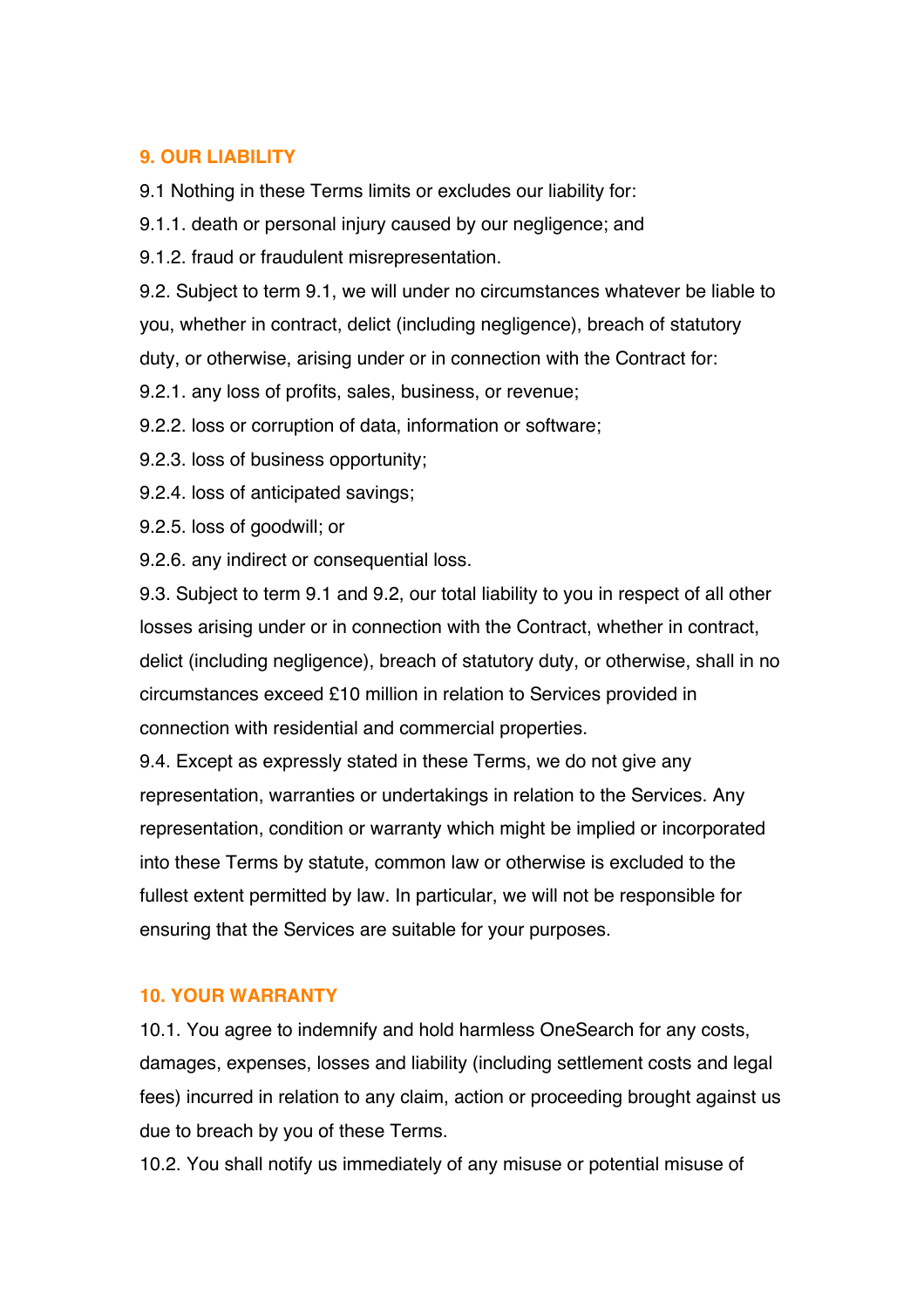your account information or password and you agree to take responsibility for all payments incurred through use of your account and / or password.

## **11. USE OF INFORMATION / DATA**

11.1. We only use your personal data, which you provide to us in connection with your Order and as set out in our Privacy Policy which can be found at http://www.onesearchdirect.co.uk/PrivacyPolicy.html. Please take the time to read our Privacy Policy as it includes important terms which apply to you. 11.2. We maintain a database of address information (not any personal data) to which we will add the Address Data (the "Database"). We sell the Database and information contained on the Database (including the Address Data) to third party marketing companies to be used to issue marketing communications to addresses about services which may be of interest to the inhabitants / proprietors of those addresses.

11.3. You confirm that you have obtained the necessary consents from all third parties to enable you to provide us with the Address Data for the use described at term 11.2.

# **12. INTELLECTUAL PROPERTY**

12.1. All Intellectual Property Rights in or arising out of or in connection with the Services shall remain in the ownership of OneSearch and may not be reproduced, transmitted or distributed without our express prior written consent.

12.2. You acknowledge that your use of any Third Party Materials and the Intellectual Property Rights therein is restricted to the extent of any terms of use or licence terms imposed by the third party providing the Third Party **Materials** 

12.3. In respect of each report provided under the Contract, we grant a licence to you to use such report and to pass such report to others to use, in its entirety, in connection with the property transaction for which it was requested. You are not entitled to use any such report for any other purpose or provide it to any third party for any other purpose. You shall not be entitled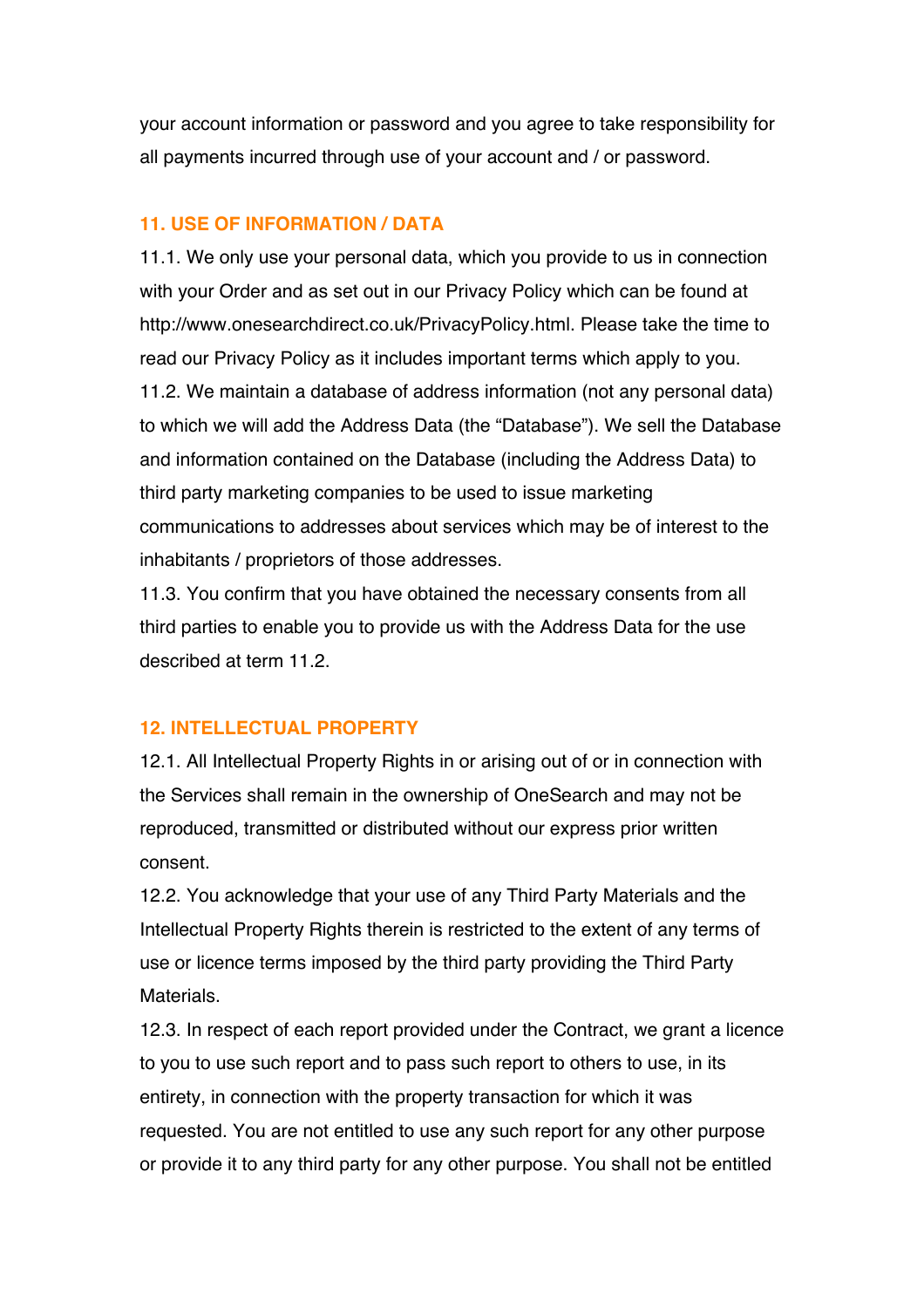to modify or amend, nor make derivative works from, any such report. You shall not extract or copy any parts of the data contained in such report nor use, sell, transfer, distribute or publish such extracted data for any purpose whatsoever.

12.4. No licence to use the report shall be granted to you until such time as payment for the Services is made in full to OneSearch. Until full payment is made to OneSearch you shall have no right to use and/or to rely upon the data comprised in such reports.

#### **13. THE WEBSITE**

13.1. The information, materials and opinions contained on the Website are for general information purposes only, are not intended to constitute professional advice, and should not be relied on or treated as a substitute for specific advice relevant to particular circumstances.

13.2. The Website contains links to websites operated by third parties. The inclusion of such links does not imply any endorsement or approval of any products, information, materials or services offered or provided on these third party websites

13.3. We accept no liability for any claims, penalties, loss, damage or expenses arising from: any reliance placed on the content of the Website; the use of or inability to use the Website; the downloading of any materials from the Website; or any unauthorised access to or alteration to the Website.

#### **14. DISPUTE RESOLUTION**

14.1. We will endeavour to resolve any dispute between the parties.

14.2. OneSearch Direct is registered with the Property Codes Compliance Board as a subscriber to the Search Code. A key commitment under the Code is that firms will handle any complaints both speedily and fairly.

14.3. In furtherance of this commitment we will comply with the following minimum standards:

a) produce a formal written complaints procedure and tell you what this is;

b) acknowledge a complaint within 5 working days of its receipt;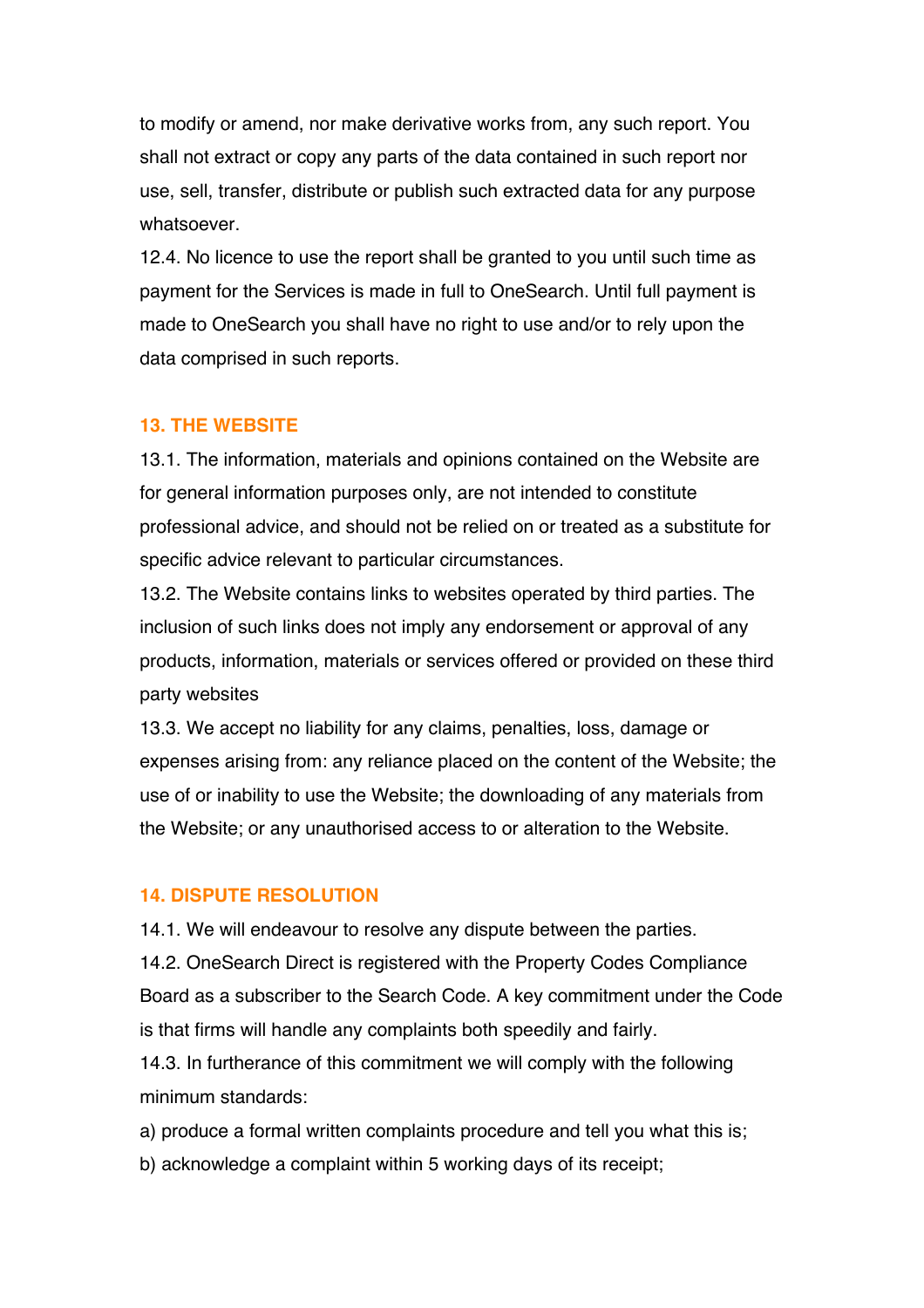c) normally deal with a complaint fully and in writing within 20 working days of receipt;

d) keep you informed by letter, telephone or e-mail, as preferred, if we need more time;

e) provide a final written response at the latest within 40 days of receipt; and f) liaise, at your request, with anyone acting formally on your behalf If you are not satisfied with our final response, or if we exceed the response timescales, you may refer the complaint to The Property Ombudsman scheme (TPOs); Tel: 01722 333306, website: [www.tpos.co.uk](http://www.tpos.co.uk/),

email: [admin@tpos.co.uk](mailto:admin@tpos.co.uk).

We will co-operate fully with the Ombudsman during an investigation and comply with his final decision.

### **15. OTHER IMPORTANT LEGAL TERMS**

15.1. We will not be responsible for any failure to perform, or delay in performance of, any of our obligations under the Contract which are caused by an Event Outside Our Control. If an Event Outside Our Control takes place that affects the Contract we will contact you as soon as reasonably possible to notify you. Please note our obligations under the Contract will be suspended for the duration of the Event Outside Our Control.

15.2. Each term of these Terms operates separately. If any of these terms is found by any court or relevant authority to be unlawful or unenforceable, the other terms shall not be affected and shall remain in full force and effect. If any term of these Terms is found to be unlawful or unenforceable but would be lawful and enforceable if some part of the term were deleted, the term in question shall apply with such deletion as may be necessary to make it lawful and enforceable.

15.3. If we fail to insist that you perform any of your obligations under these Terms, or if we do not enforce our rights against you, or if we delay in doing so, that will not mean that we have waived our rights against you and that will not mean that you do not have to comply with those obligations. If we do waive a default by you, we will do so only in writing, but that will not mean that